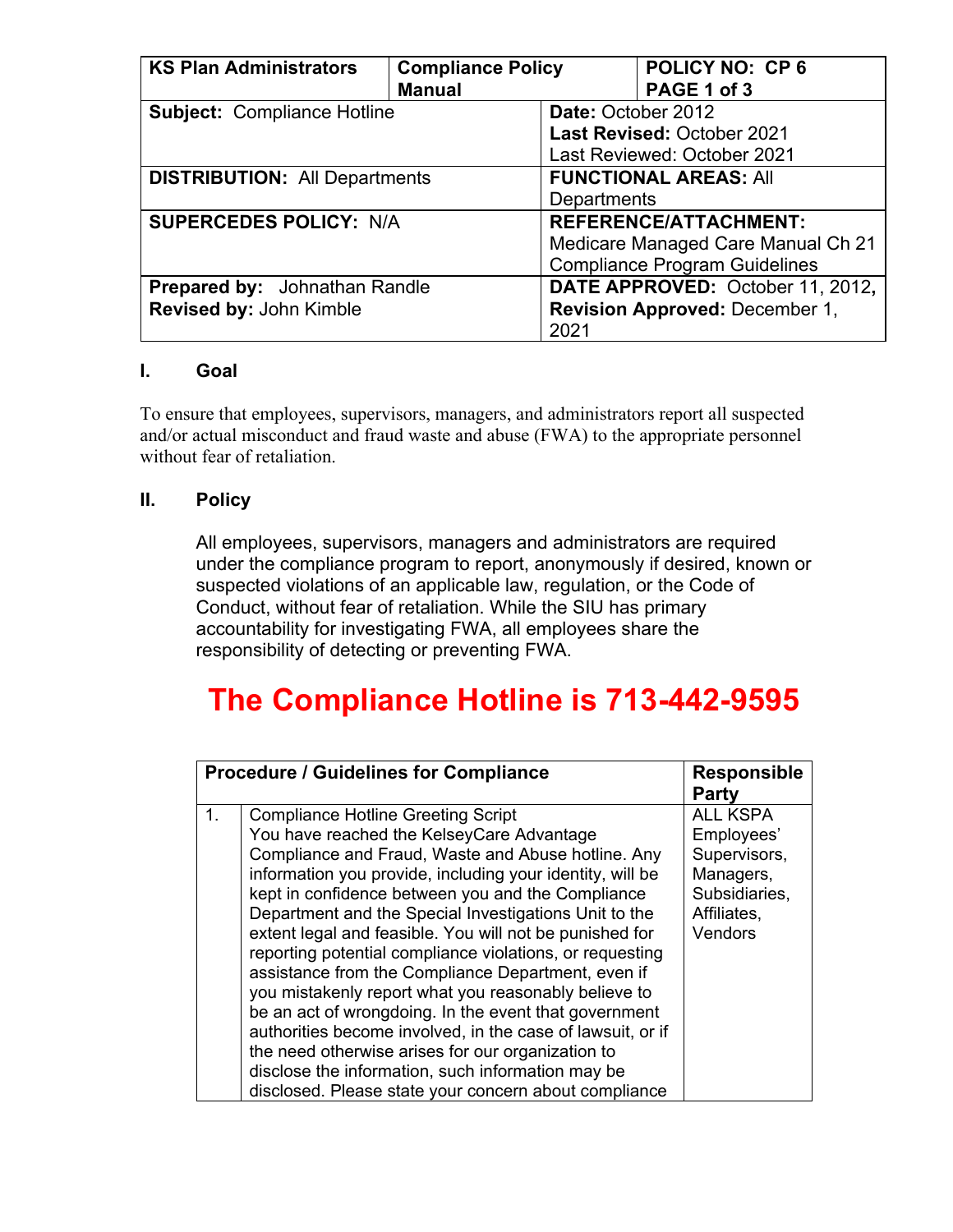| <b>KS Plan Administrators</b>                                                          |                                                                                                                                                                                                                                                 |                                                                                                                                       | <b>Compliance Policy</b><br><b>Manual</b>                                                                                                                                                                                                                                                                                                                                                                                                                                                                                                                                                                                                                                                                                                                                                                                                                         |  | <b>POLICY NO: CP6</b><br>PAGE 2 of 3                                                                  |  |
|----------------------------------------------------------------------------------------|-------------------------------------------------------------------------------------------------------------------------------------------------------------------------------------------------------------------------------------------------|---------------------------------------------------------------------------------------------------------------------------------------|-------------------------------------------------------------------------------------------------------------------------------------------------------------------------------------------------------------------------------------------------------------------------------------------------------------------------------------------------------------------------------------------------------------------------------------------------------------------------------------------------------------------------------------------------------------------------------------------------------------------------------------------------------------------------------------------------------------------------------------------------------------------------------------------------------------------------------------------------------------------|--|-------------------------------------------------------------------------------------------------------|--|
| <b>Subject: Compliance Hotline</b><br>Date: October 2012<br>Last Revised: October 2021 |                                                                                                                                                                                                                                                 |                                                                                                                                       |                                                                                                                                                                                                                                                                                                                                                                                                                                                                                                                                                                                                                                                                                                                                                                                                                                                                   |  |                                                                                                       |  |
|                                                                                        | misconduct or fraud waste and abuse giving as much<br>detail as possible, including the date the conduct<br>occurred. A more thorough follow up is possible if you<br>provide contact information, but you may remain<br>anonymous if you wish. |                                                                                                                                       |                                                                                                                                                                                                                                                                                                                                                                                                                                                                                                                                                                                                                                                                                                                                                                                                                                                                   |  |                                                                                                       |  |
|                                                                                        | 2.                                                                                                                                                                                                                                              | <b>Failure to Report</b><br>termination.                                                                                              | Any personnel who fail to report a suspected violation<br>may be subject to disciplinary action, up to and<br>including termination. In addition, a supervisor who<br>condones or tolerates such a violation may also be<br>subject to disciplinary action, up to and including                                                                                                                                                                                                                                                                                                                                                                                                                                                                                                                                                                                   |  | <b>ALL KSPA</b><br>Employees'<br>Supervisors,<br>Managers,<br>Subsidiaries,<br>Affiliates,<br>Vendors |  |
|                                                                                        | 3.                                                                                                                                                                                                                                              | <b>Reporting Methods:</b><br>of the following methods:<br>$\bullet$<br>by inter-office mail.<br>email to<br>confirm continued access. | A known or suspected violation may be reported by any<br>By Telephone: The Hotline (713-442-9595) is a<br>dedicated telephone line and voice mailbox that<br>can be used twenty-four hours a day, from any<br>location, for reporting concerns or violations.<br>In writing: Potential Non-compliance or potential<br>FWA Reporting may be mailed, personally<br>delivered to the Compliance Department or send<br>Also via the anonymous online reporting<br>available on the KelseyCare Advantage website.<br>• In person: A report may be made in person by<br>contacting the Compliance Department, the<br>reporting employee's supervisor or manager, or<br>any member of the Compliance Committee.<br>Email: A report may be made by sending an<br>Medicarefraudhotline@kelseycareadvantage.com<br>All reporting avenues are verified on a monthly basis to |  | <b>ALL KSPA</b><br>Employees'<br>Supervisors,<br>Managers,<br>Subsidiaries,<br>Affiliates,<br>Vendors |  |
|                                                                                        | 4.                                                                                                                                                                                                                                              | <b>Potential Escalation:</b><br>Resources.                                                                                            | Compliance Department Management and the SIU will<br>determine whether there is credible evidence of<br>misconduct or FWA from any source and, after<br>reasonable inquiry, has reason to believe that the<br>misconduct may violate criminal, civil, or administrative<br>law an incident report will be submitted to the Senior<br>Management, FWA Committee and/or Human                                                                                                                                                                                                                                                                                                                                                                                                                                                                                       |  | Compliance<br>Department,<br>SIU                                                                      |  |